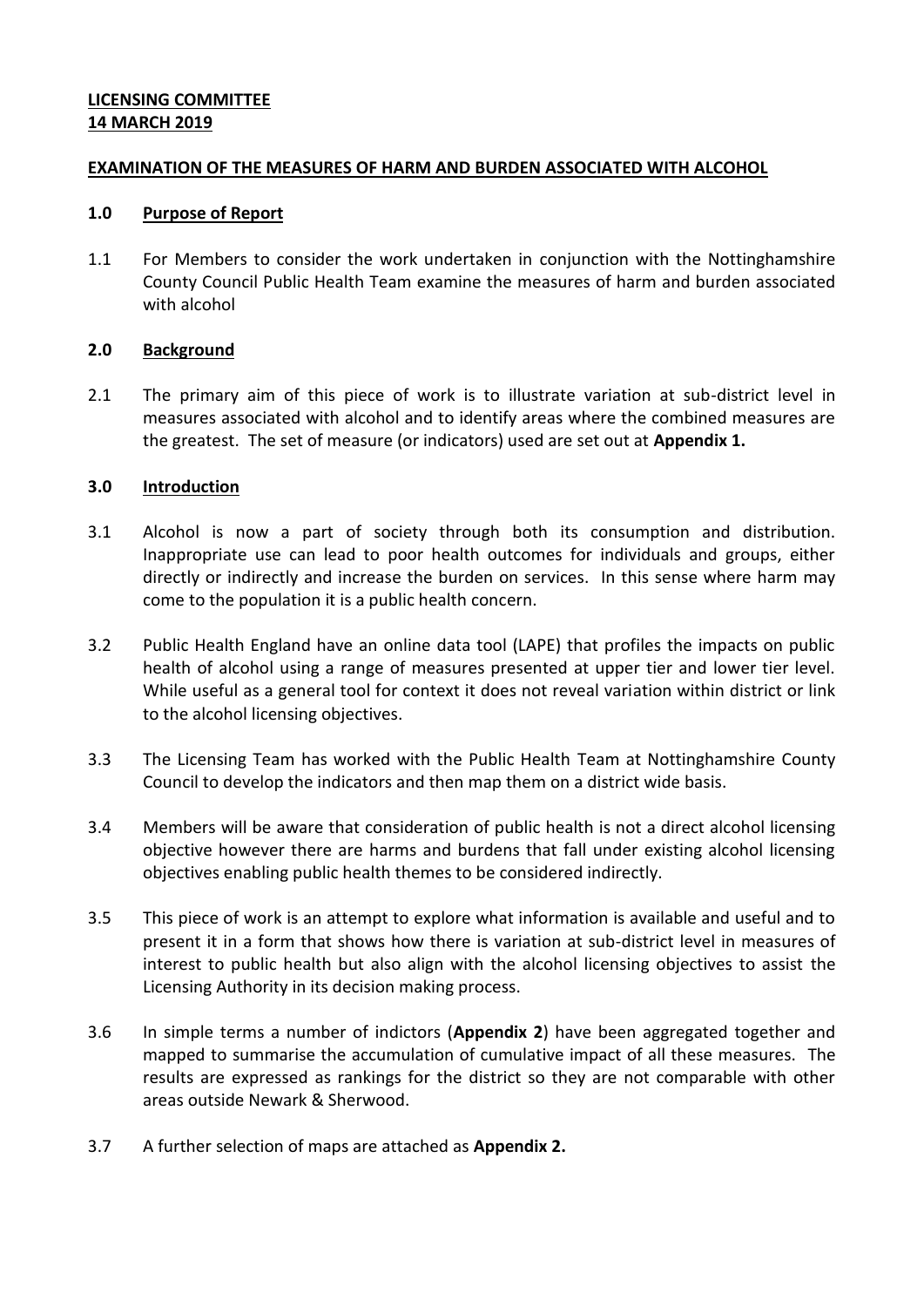# **4.0 Discussion of the Findings**

# 4.1 Summary of all Measures

Areas with overall relatively higher levels of harm and burden related to alcohol include:

North and East Ollerton Part of Boughton Part of Edwinstowe and Clipstone Towards Clipstone Part of Rainworth South and Blidworth Towards Blidworth

#### South West

Castle, Bridge, Devon

4.2 These areas represent a summary across all the measures considered to suggest where harms and burden are cumulatively higher. This does not mean that these areas show relatively higher harm and burden for all measures.

# 4.3 Drinking at Least Once a Day

This is an estimate of the percent of the population who drink at least once a day.

4.4 Perhaps surprisingly it is the rural areas of that show relatively high levels of those estimated to drink once or more per day. There is almost, but not quite, an apparent inverse relation with areas of deprivation – suggesting those living in less deprived areas are more likely to drink at least once a day.

# 4.5 Hospital Admissions Attributable to Alcohol

An estimate of the scale of hospital admissions attributable to alcohol. The 'alcohol-related narrow' definition is used here. This is a more focussed consideration of alcohol related hospital admissions. Contrast to the 'alcohol-related broad' definition which is more relaxed in selecting episodes but is sensitive to improving coding standards and the 'alcohol-specific' definition which focusses on only a subset of alcohol attributable conditions.

# 4.6 Location of Licensed Premises.

Breakdown by On-License, Off-License and Entertainment only License.

4.7 Licensed premises seem to cluster around dense urban areas. Dense urban areas are mostly, but not always and not exclusively, associated with worse combined outcomes for the alcohol related measures considered. Clusters of licensed premises do not always align with areas of worse outcomes for alcohol related measures.